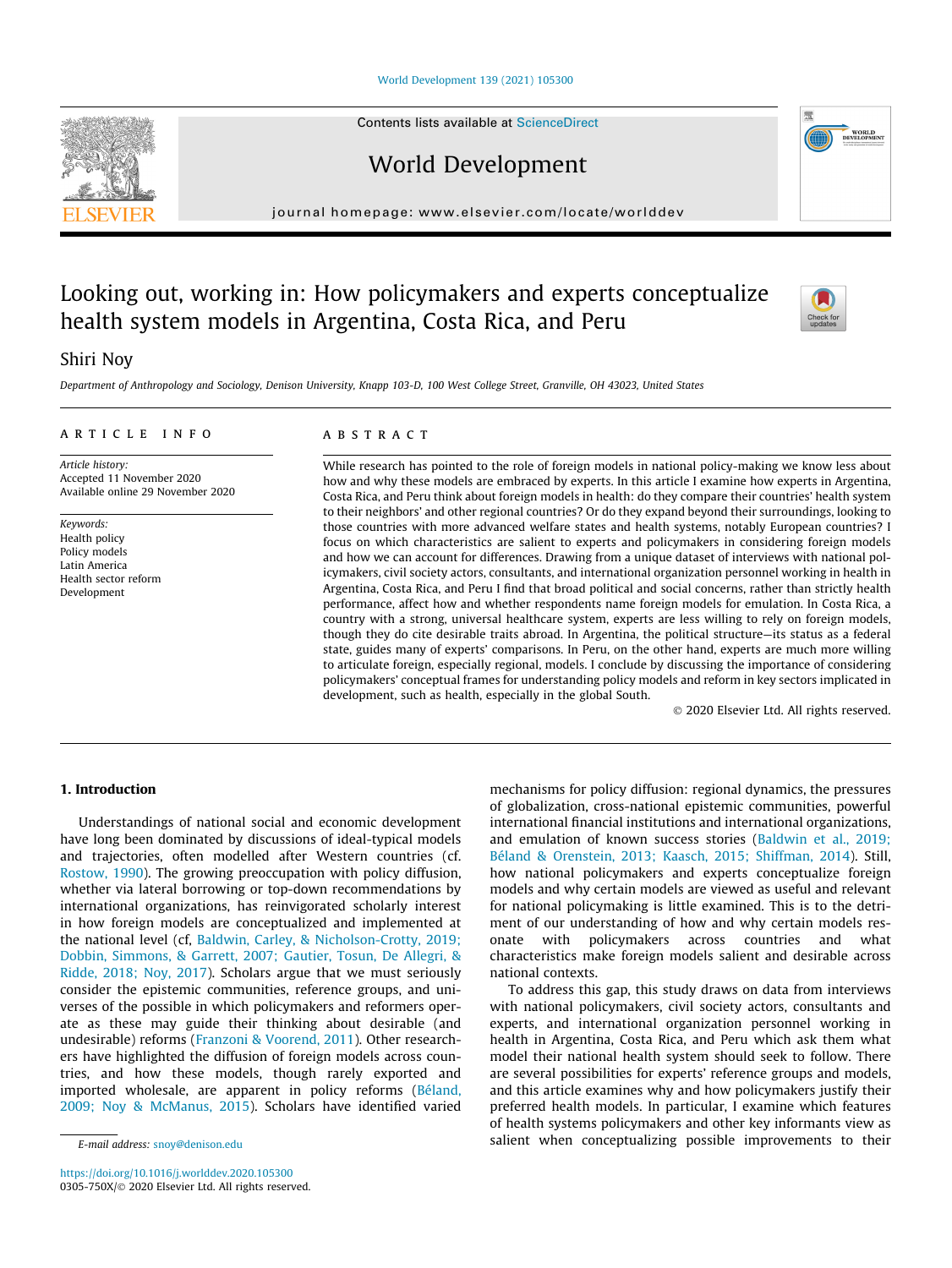own national health systems. My research also uncovers whether policymakers think about positive or negative models—and therefore, if they are more concerned with practices and policies to be avoided, or whether their conceptualization is aspirational. Finally, my research analyzes how policymakers integrate the particularistic features of their national conditions, histories, and trajectories of their health system into their thinking about possible models.

# 2. Unpacking the mechanics of diffusion: coercive isomorphism, learning, and epistemic communities

The scholarship on policy models and diffusion often uses the presence of similar models, and temporal sequence of policy reform and adoption, to explore mechanisms of international diffusion [\(Brooks, 2005; Ebbinghaus & Gronwald, 2011; Leimgruber,](#page-8-0) [2012; True & Mintrom, 2002](#page-8-0)). This work provides valuable information about diffusion outcomes and the policy reform process but often pays less attention to how policymakers conceptualize these models (as exceptions cf. [Jacobs, 2009; Weyland, 2005a\)](#page-9-0). Understanding the ideational transmission and understanding of foreign models and ideas can help indicate how purposeful diffusion is and what drives this emulation.

Scholarship on policy reform and diffusion in developing countries has focused on the ways in which the powerful interests of Western countries and international financial institutions (IFIs) have been brought to bear on national policies in the global South. In this conception, coercive isomorphism in national policies may result from such top-down pressure ([Dobbin et al., 2007](#page-9-0)). This research is of especial interest to development scholars because developing countries are often more susceptible to such pressure given power asymmetries, their disadvantaged position in the world system, lower economic clout, and heightened vulnerability in times of economic and other crises. Findings of this research have been mixed, with scholars finding that in many cases, far from being passive recipients of foreign recommendations national policymakers in developing countries instead may use IFIs as a cover to institute unpopular policies without weathering most of the blame, while others point to the contingent and flexible nature of the implementation of these policy recommendations [\(Béland &](#page-8-0) [Orenstein, 2013; Kaasch, 2015; Noy, 2017; Steinhilper, 2015;](#page-8-0) [Vreeland, 2003; Weyland, 2005b, 2009\)](#page-8-0).

Some research then takes a more constructivist approach, focusing not only on outcomes as evidence of diffusion, but on the ways in which policies are translated and transformed when traversing national boundaries. A dominant approach has been ''evidence-based" and focused on outcomes, even while recognizing the complexity of policy change [\(Hanefeld & Walt, 2015](#page-9-0)). The focus has been on how actors learn both from past policies and from foreign models and focuses not only on the timing and extent of diffusion as well as the structural processes which inhibit or promote diffusion but also on the actors central to the diffusion process ([Béland, 2016; Jacobs, 2009; Kwon & Kim, 2015](#page-8-0)). In this conceptualization, globalization is changing not only the incentives and conditions for policy change, but also where and how policymakers seek out information about their own national policies and how these stack up relative to other countries'. Finally, subaltern and critical scholars point to the ways in which foreign models and knowledge are negotiated and reconstructed locally and note that countries in the global South often look both inwards and to their neighbors, rather than to Western countries, for solutions and improvements to local systems and policies ([de Sousa Santos](#page-9-0) [& Rodríguez-Garavito, 2005; Draude, 2017](#page-9-0)).

Models therefore, are typically not imported wholesale. This may be especially true in fields like health where stakes, expertise, and knowledge are may be more closely tied to national values and reputations [\(Carpenter, 2012](#page-8-0)). Health implicates questions of identity, rights, and mortality, making it a particularly complex policymaking domain beyond more strictly financial or economic arenas such as pensions. Knowledge does not necessarily need to be consolidated before it travels elsewhere [\(Jasanoff, 2005\)](#page-9-0) and policymakers may pick and choose those aspects of other systems that they believe are (a) successful and (b) applicable to their own situation. Further, epistemic communities—networks of experts may help propose polices, and help states identify their interests, thereby influencing not only policy change but ideal models for emulation ([Haas, 1992\)](#page-9-0).

In this article, I examine the ways in which policymakers, international organization personnel, and civil society members conceptualize ideal models and make meaning out of other countries' health systems in relation to the national systems in Argentina, Costa Rica, and Peru. In this article I first, examine how policymakers' understand and make sense of their health system's current drawbacks and the potential for reform. Second, I detail the cross-national variation in how these experts approach the issue of foreign models for healthcare reform. That is, (how) does the national context pattern policymakers' meaning-making, future-imagining, and modelling in healthcare policy reform? Third, I investigate what accounts for the features that policymakers identify as salient in selecting models or characteristics that their health system should seek to emulate.

This work contributes to several existing areas of inquiry: first, this research contributes to the broader literature on development. Social services including health are increasingly seen as a key component of development and states' contracts with their citizens. However, the ways in which health is understood, provided, and regulated varies broadly, especially in the global South. How policymakers think about health as part of the broader welfare state and the state's contract with its citizens furthers our understanding of how they conceptualize state-society relationships in the context of economic and social development. Second, this work is in dialogue with the literature on health policy and health systems in comparative perspective. This literature has emphasized the consequences of different health systems for mortality and morbidity, health disparities, and the relationship between financing structures and access and health outcomes and inequalities. However, it is less clear if these are the features that policymakers consider the most salient in crafting and imagining possible health system futures. Third, this research contributes to the literature on policy making and meaning-making more broadly—that is, before policies are enacted and attempted, how do key actors conceptualize successful policies and models at the national level?

# 3. Why Compare? Ideas, Imaginaries, and Model-Borrowing

In her comparative book examining the interface between science and politics Jasanoff notes that: ''any expectation that other policy systems can be used as models to imitate rests on a notion of cultural deficit" (2005, p. 291). This statement forces us to engage with questions of power and hierarchy in understanding of development, suggesting that models are guided by understandings of lacking in local systems. However, policy-makers across countries do use models, most assiduously, in determining the possible courses of action and situating their realities. While political culture and policies are embedded in a matrix of experience and practice these include experiences and practices of ''others"—in this case other countries. Our understanding of the ways in which models are conceptualized, imported, and reconfigured must account for the cultural dimensions of ideas of progress and development, and ideal health systems. Understanding these concepts may provide insights about which features and practices are most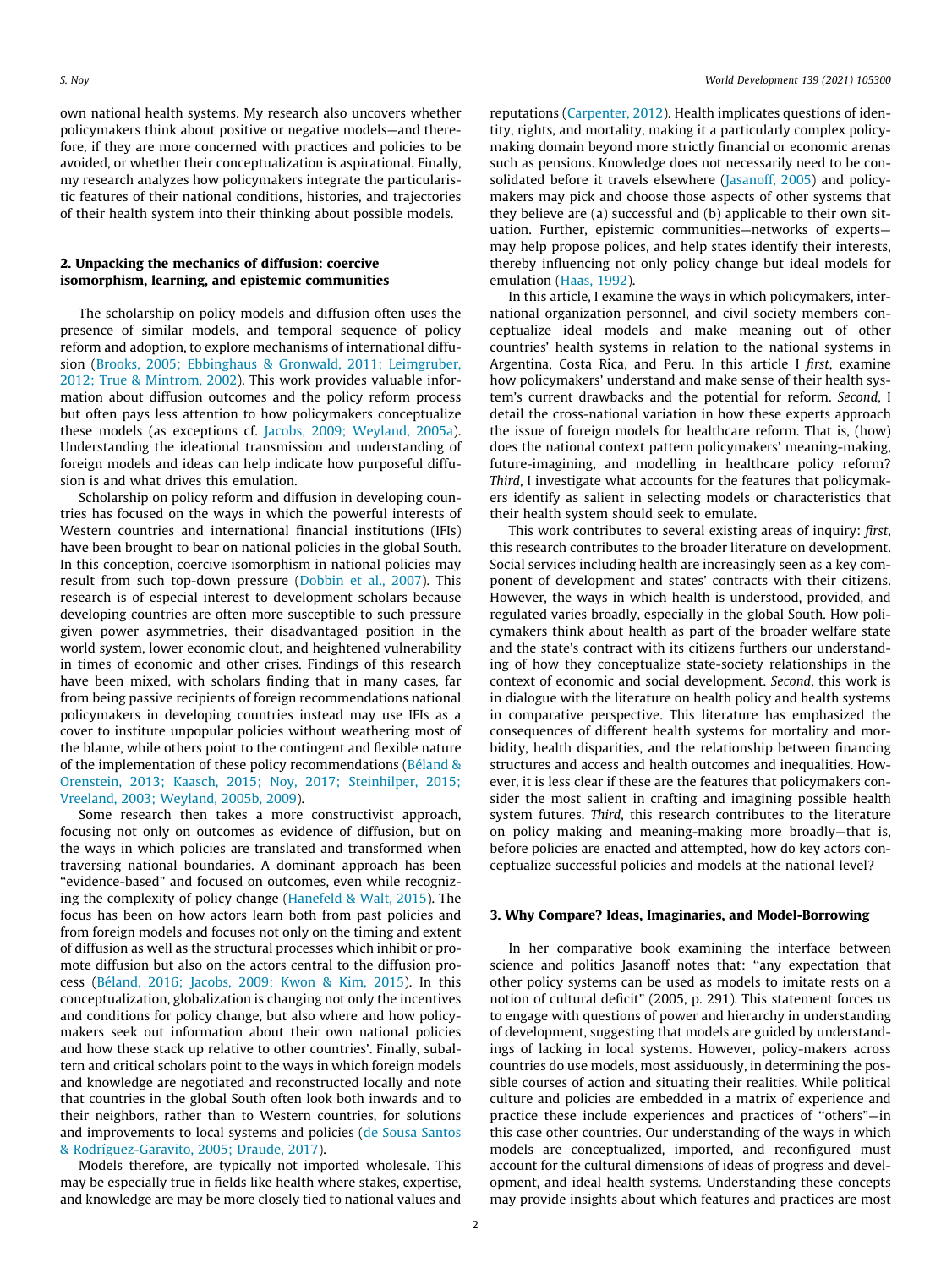<span id="page-2-0"></span>salient for actors involved in health sector reform, and how they discuss but also justify their ideal policy reform trajectories.

Sociological institutionalism is an approach which is sensitive to institutional and governance dynamics and explores the ways in which ''discourses and concepts become embedded in practices" ([González & Healey, 2005,](#page-9-0) p. 2057). Particularly relevant to examinations of models in relation to policymaking, sociological institutionalism expects that in conditions of uncertainty social macrostructures and institutions will feed into scripts ([Beckert,](#page-8-0) [2013\)](#page-8-0). Sociological institutionalism's focus on ideas and cultural templates can be juxtaposed with behavioral economics which expects that when faced with complexity and uncertainty, heuristics will guide decision-making. Both these approaches stand in contrast to the rational expectations approach which suggests that decision-makers make calculations based on rational expectations ([Beckert, 2013\)](#page-8-0). Presuming that policy-makers are strictly rational, however, may be a mistake. Weyland finds that in conceptualizing both health and pension policy reform in Latin America policymakers can be viewed as employing a ''bounded rationality." That is, rather than engaging in systematic international and historical comparisons policymakers ''are attracted to certain foreign experiences for more ''accidental," logically arbitrary reasons, including geographic and temporary proximity" (2009, p. 6).

Policymakers then are likely to rely on shortcuts, and are especially drawn to bold, coherent, and simpler reform models ([Weyland, 2009](#page-9-0)). Empirically, [Weyland \(2009\)](#page-9-0) notes that this strategy was more apparent in pension than in health reform, possibly because in health there are complicating questions about patient satisfaction and outcomes, medical training, facilities, social barriers, and a host of other considerations. In contrast to "imaginaries" and "fictionalities," models are more tightly packaged, and are likely to be more grounded than general expectations or narratives and scripts that guide people's ideas in emulations.

# 4. Modelling Healthcare: when and why experts look outward

Modelling then raises questions about ideas and ideal types, but also the stories that policymakers construct in order to make sense of their complex experience [\(Jasanoff, 2005](#page-9-0)). While models are by definition simplifications in both the scientific sense but also in the policy realm, bound to encounter complex and messy realities, they are helpful tools by which to conceptualize and map goals. [Blyth \(2002\)](#page-8-0) argues that in times of crisis, ideas reduce uncertainty (39) and salient ideas in discussions of health systems include questions about public versus private provision, universal healthcare, and considerations of equity and health outcomes and disparities [\(Immergut, 1992; Labonté & Schrecker, 2007; Morgan, Ensor,](#page-9-0) [& Waters, 2016](#page-9-0)).

Models can therefore be seen as aspirational ideas, or templates that point out what should or should not be done. Models assist policymakers in determining what makes ''good policy" and act in ways to legitimate and motivate certain kinds of reform and action. On the negative side, models to avoid are part of policymakers' and experts' ''boundary work" ([Gieryn, 1983](#page-9-0)) – where one country's policies are distinguished from another's that is framed in a negative light, typically to point out their own particularity or superiority. Policy analysis can then bridge from the empirical and analytic to the prescriptive, and cross-national models provide such (positive or negative) prescriptions.

The study of the politics of health is a particularly interesting arena to examine policy models for three primary reasons: first, the prevalence of ideas of rights to health access, second, the importance of health in identity, and third, the important role of technology and expertise in healthcare [\(Carpenter, 2012](#page-8-0)). In particular, Carpenter notes that the organization of healthcare is

uniquely reliant on ''the co-organization of expertise and state power" (2012, p. 298) in ways that other domains are not.

Existing research and insights suggest several propositions or expectations about possible differences in health models cited by experts. Given information on the importance of models and ideas during times of uncertainty, we might by extension expect that in places where the healthcare system is still, or newly, in flux, and where there is less entrenchment and legacies of leadership with long-lasting continuities, models would be most ubiquitous.

# Proposition 1. Policymakers in countries where the health system is less entrenched and/or in crisis are more likely to invoke foreign models.

Second, I expect that in places where interests are firmly entrenched and power is concentrated and the health sector is viewed as successful nationally, there may be less willingness to invoke foreign models. When and if foreign models are invoked, I expect them to be those where health systems are similar (cf. [Steiner-Khamsi, 2014](#page-9-0)).

Proposition 2. In countries with powerful and established domestic actors in the health system, experts will be more likely to highlight the particularity of their own healthcare system, and possibly minimize the utility of foreign model borrowing.

While the first and second propositions explore whether experts name foreign models, the third proposition suggests which types of models may be invoked. While institutions and frameworks likely shape decision-making this raises the question of which structural conditions will be salient to experts. Given the centrality of debates about the implications for efficiency, equity, and access of public as compared with privately funded and provided healthcare [\(Morgan et al., 2016](#page-9-0)) I expect this to be a salient feature in key informants' discussion of desirable and undesirable models. Finally, I expect that where there is a strong public system, especially if it is egalitarian in its provision of services (rather than tiered or segmented based on contributions) and solidary in its financing (for example, subsidized by the state), policymakers will be more critical of privately financed systems.

**Proposition 3.** Policymakers in countries where there is a strong(er) public system will be less likely to name (and/or more likely to denounce) mostly private healthcare systems.

# 5. Case selection and Background: Healthcare in Argentina, Costa Rica, and Peru

The data in this article are drawn from a broader mixed methods study examining health sector reform in Latin America, focusing on Argentina, Costa Rica, and Peru in recent decades. These country-cases were chosen because they all experienced attempts at health sector reform and represent historical variation in key dimensions of state health autonomy—whether leaders articulated clear goals in health, and state health capacity—whether they were able to carry out these goals or were thwarted—possibly owing to opposition by other powerful actors or lack of financial or other resources (for additional information see, [Noy 2017](#page-9-0)). A small-N design, within a single developing region, allows for careful attention to how axes of difference across countries that may be similar along other dimensions account for variation and allows me to minimize threats to validity by working closely with the three cases and the data, while also providing comparative leverage ([Gerring, 2004; Tilly, 1984](#page-9-0)).

Argentina represents a country with historic high autonomy but low capacity in health where government plans to reform the system in the 1980s were thwarted by the social security sector of the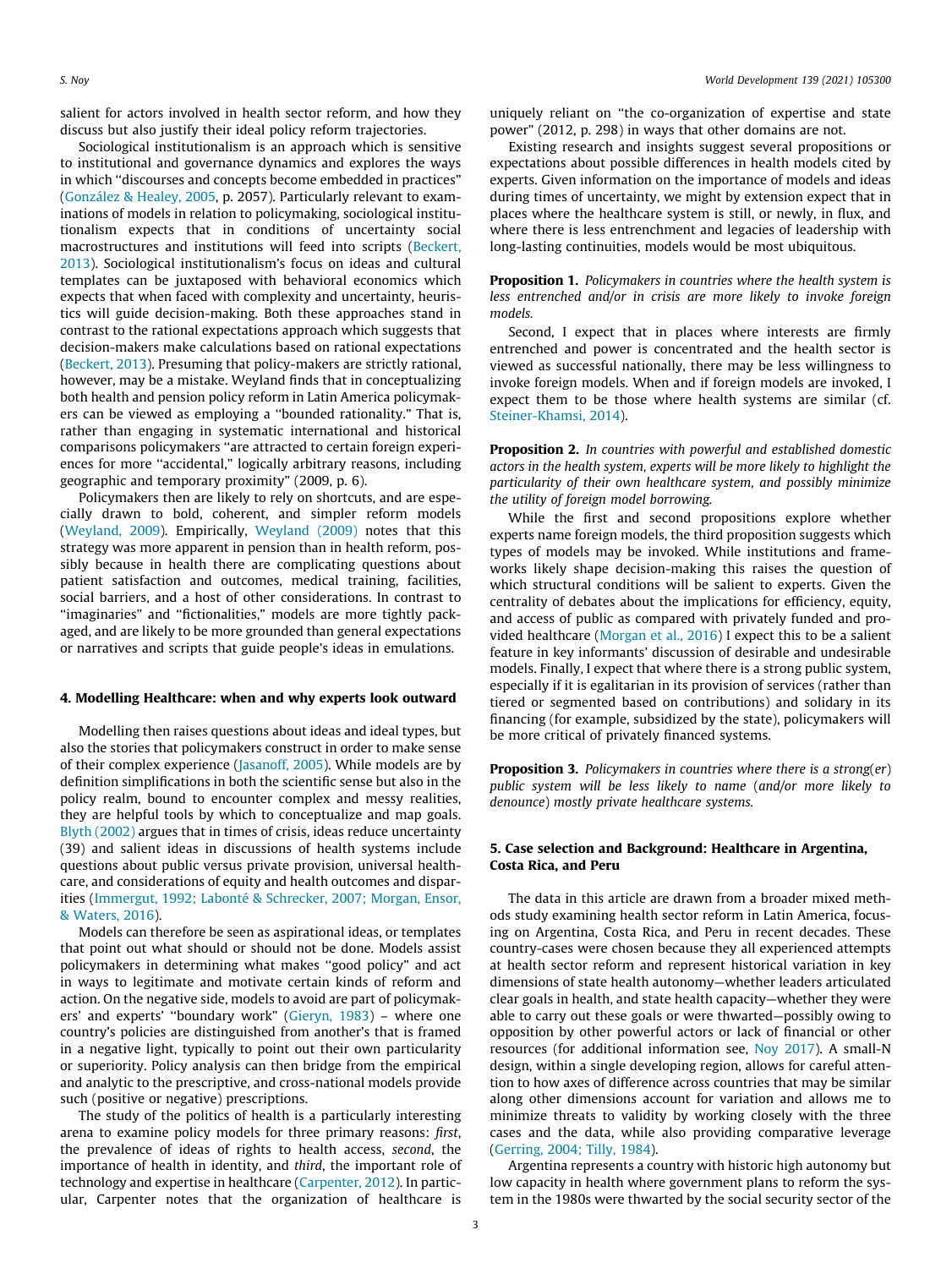Obras Sociales, Peru represents a country with low autonomy and low capacity—a weak state in health, and Costa Rica a high autonomy and high capacity country—a strong state in health. As such, these countries represent important variation in health systems, health sector reform, and health outcomes, as elaborated below and summarized in Tables 1 and 2. While I do not argue that these countries are necessarily representative of Latin America or the developing world, I believe that the propositions, data, and arguments presented here, particularly when placed in conversation with existing research on foreign models, policymaking, and diffusion, may be instructive: this analysis provides useful insight to how policymakers and experts across countries conceptualize foreign models, and when, how, and why they find inspiration in other countries' systems.

Table 1 provides an overview of the health systems in Argentina, Costa Rica, and Peru. Focusing on Latin America may be particularly interesting as it has sometimes been described as a ''laboratory" for social policy change [\(Steven & Bujones, 2014\)](#page-9-0), suggesting that policymakers and experts alike are likely to look abroad given often ambitious and frequent changes to social and health systems. Peru is the poorest of the three countries, it is also geographically diverse, and home to a sizeable indigenous population, as such it faces distinct challenges from Costa Rica and Argentina. The health system is segmented: the armed forces and military have their own health system and facilities, the Ministry of Health runs nationwide health posts and hospitals, and charges user fees for services in some cases. The social security system in Peru, EsSalud, serves approximately 20% of the population, and those formally employed are eligible both current and retired, as well as their families. These services are highly concentrated in urban areas. Moving towards universal healthcare coverage, in 2001 the Peruvian government introduced the Seguro Integral de Salud (Integral Health Insurance, SIS) which unified two previously existing schemes targeting school aged children and pregnant women. SIS is available to everyone living below the poverty line ([Parodi 2005](#page-9-0)). The SIS program has pursued a strategy of attempting to incorporate groups of Peruvians. They have therefore extended coverage to, for example, women who work in nurseries and kindergartens, leaders of community kitchens (''comedores populares"), etc. ([Alcalde-Rabanal, Lazo-González, & Nigenda,](#page-8-0) [2011\)](#page-8-0). As of 2015 about half of the population was covered by SIS [\(Gutiérrez, Romaní Romaní, Wong, & Del Carmen Sara, 2018](#page-9-0)).

Argentina's health system is very different: a highly decentralized country where provincial governments are largely responsible for their own health policies. Broadly, the Argentinean health system is composed of three sectors: public, private, and social secu-

### <span id="page-3-0"></span>S. Noy World Development 139 (2021) 105300

| e 2 |  |  |
|-----|--|--|
|     |  |  |

Table

|  |  |  |  |  |  |  |  |  | Health Indicators in Argentina, Costa Rica, and Peru. |  |  |  |  |  |  |
|--|--|--|--|--|--|--|--|--|-------------------------------------------------------|--|--|--|--|--|--|
|--|--|--|--|--|--|--|--|--|-------------------------------------------------------|--|--|--|--|--|--|

|                                                                                                                | Argentina | Costa<br>Rica | Peru     |
|----------------------------------------------------------------------------------------------------------------|-----------|---------------|----------|
| Life Expectancy (at birth, in years)<br>2017, source: WB WDI                                                   | 77        | 80            | 75       |
| Infant Mortality (per 1000 live births) 2017,<br>source: WB WDI                                                | 9         | 8             | 12       |
| Total health expenditure per capita<br>(current US\$) 2016, source: WB WDI                                     | \$955.20  | \$888.85      | \$316.44 |
| Domestic general government health<br>expenditure as a % of current health<br>expenditure 2016, source: WB WDI | 7443%     | 74 76%        | 64 07%   |

rity. The public sector is run by the national and provincial governments and its services accessible to anyone requiring healthcare, and it is geared largely towards people not affiliated with the social security system and those unable to afford healthcare. The public sector is financed by public funds and occasionally is reimbursed by the social security system when its subscribers use public facilities. The social security system is obligatory and is organized along broad occupational lines or industrial sectors, and is called Obras Sociales. Public employees across the provinces are affiliated with their own Obra Social (OS) and there are 24 provincial OS – one in each province. The other Obras Sociales are organized along occupational lines, created by professional associations and employee unions. There are over 300 Obras Sociales, which have their root in health insurance funds for workers created by trade unions [\(Belló & Becerril-Montekio, 2011;](#page-8-0) [Belmartino, 2000\)](#page-8-0). There is a separate institute for pensioners the Programa de Atención Médico Integral (PAMI) (administered by the National Institute for Social Services for Retirees and Pensioners, Instituto Nacional de Servicios Sociales para Jubilados y Pensionados, INSSJP) which is its own OS. PAMI and the Obras Sociales together cover about 60% of the Argentinean population [\(Rubinstein,](#page-9-0) [Zerbino, Cejas, & López, 2018\)](#page-9-0). The private sector consists clinics and facilities that service OS affiliates following from agreements between these affiliates and the OS and private insurance plans (called Empresas de Medicina Prepaga, EMP or ''prepagas") that can be paid by individuals or companies with resources negotiated with the OS.

Costa Rica is hailed as a health success story of ''health without wealth," despite its status as a developing country it has achieved high life expectancy and low levels of infant mortality. It leads Peru and Argentina in both life expectancy and infant mortality despite lower health spending per capita than Argentina as indicated in

#### Table 1

Comparative Health, Political, and Economic Systems.

|                                                         | Argentina                                                                                                                                                                      | Costa Rica                                                                                                                   | Peru                                                                                                                                                                                                                                                                                                              |
|---------------------------------------------------------|--------------------------------------------------------------------------------------------------------------------------------------------------------------------------------|------------------------------------------------------------------------------------------------------------------------------|-------------------------------------------------------------------------------------------------------------------------------------------------------------------------------------------------------------------------------------------------------------------------------------------------------------------|
| GDP per capita, (current US<br>\$), 2018 source: WB WDI | \$11.652.6                                                                                                                                                                     | \$12,026.50                                                                                                                  | \$6,947.30                                                                                                                                                                                                                                                                                                        |
| Structure of the Political<br>and HealthSystem          | Federal                                                                                                                                                                        | Centralized                                                                                                                  | Centralized                                                                                                                                                                                                                                                                                                       |
| Health Financing                                        | Tax financing for the public system, Obras<br>Sociales (social security): financed by<br>employers and employees                                                               | Tripartite: employer, employee, and<br>government subsidies for the poor,                                                    | Tax financing for the public system.<br>EsSalud (social security): financed by employers<br>and employees.<br>SIS (state insurance, slowly incorporating<br>different occupational groups): financed users,<br>heavily subsidized by the government.<br>Police and military branch: financed by the<br>government |
| <b>Health Provision</b>                                 | Obras Sociales (social security) covers $~50\%$<br>of the population and have their own<br>facilities or subcontract with private<br>facilities.<br>Public hospitals are free. | Universal, the Caja Costaricense de<br>Seguro Social (CCSS) covers over 90%<br>of the population in their own<br>facilities. | EsSalud for formal sector workers (either EsSalud<br>facilities or private facilities, EPS). Ministry of<br>Health facilities provide services for SIS affiliates                                                                                                                                                 |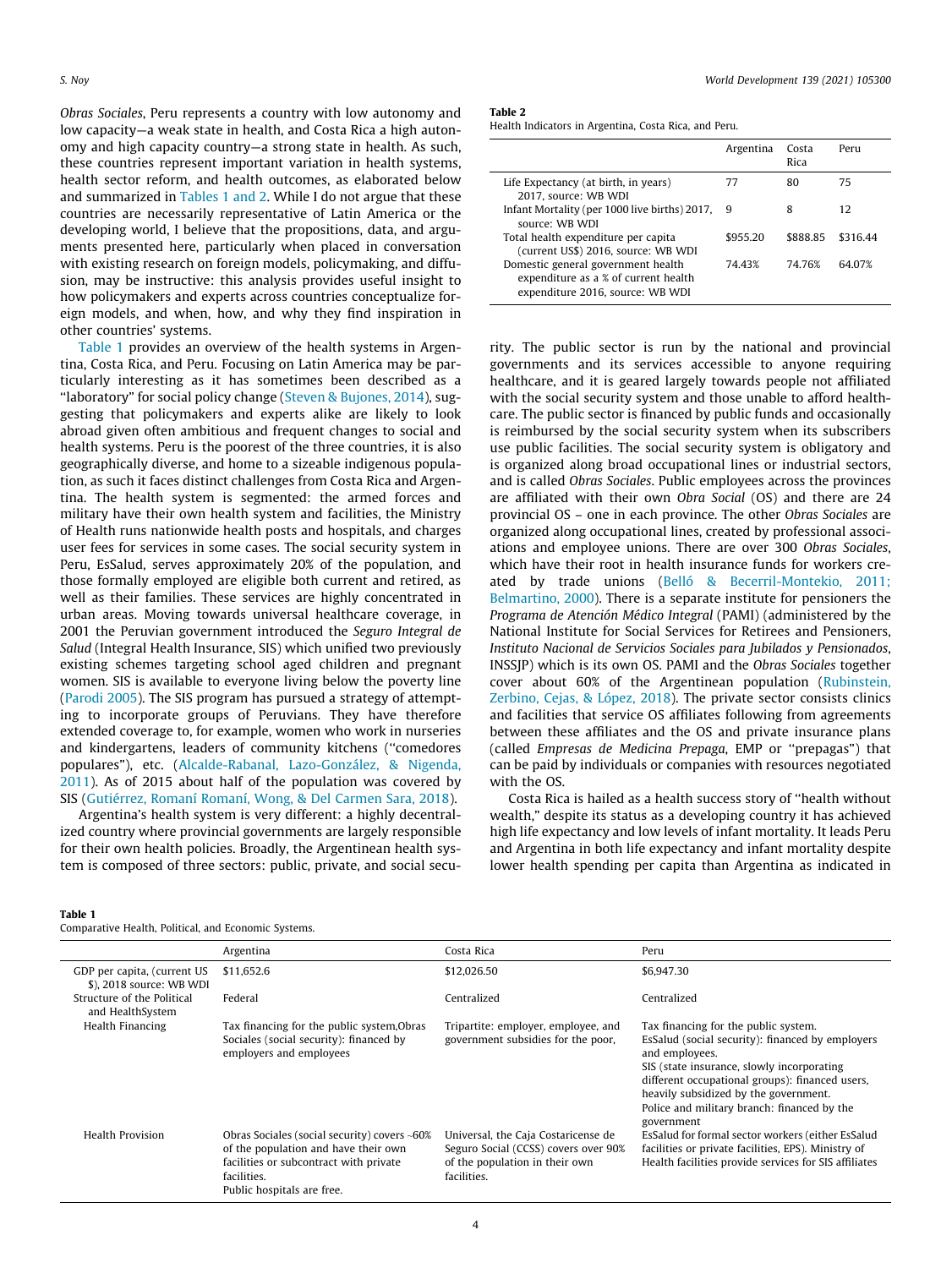[Table 2.](#page-3-0) In 1993 Costa Rica integrated its social security program with the Ministry of Health resulting in a single-payer model managed by the social security program and financed by employers, employees and the government (with subsidies by government for the poor). The main provider of health services is Costa Rica's social security agency, the Caja Costarricense de Seguro Social (CCSS) established in 1941, which originally provided health services to formal workers, then expanded to include their families in 1961, and has since expanded to encompass the whole population, and effectively covers over 85% of the Costa Rican population. Therefore, approximately 15% percent of the population, consisting largely of agricultural laborers, informal sector workers, selfemployed professionals, and business owners, is without public health insurance. Uninsured people however do use public health facilities despite not being officially insured, especially hospitals ([Clark, 2002; Unger, De Paepe, Buitrón, & Soors, 2008\)](#page-9-0).

# 6. Data & methods

My analysis draws from 88 interviews with key informants, mainly current and former policymakers, in Argentina, Costa Rica, and Peru conducted in 2011. Respondents were recruited via snowball sampling, while seeking broad coverage of important institutions and organizations involved in health sector reform in these countries. Overall I was able to interview over 75% of the unique name referrals from initial respondents, identified via secondary literature and beginning with initial contacts at ministries of health and social security offices.<sup>1</sup> Saturation was reached when additional respondents did not provide new information about health sector reform processes and once I interviewed a representative from all agencies/organizations involved in reforms or named by my respondents. Respondents include both former and current personnel in national social security systems, ministries of health across the three countries, as well as several NGO and civil society staff, experts including consultants and academics active in the health sector, and international organization personnel working in health (mainly from the World Health Organization's, WHO, regional arm: The Pan-American Health Organization, PAHO but also the World Bank). Respondents had the option of remaining entirely anonymous, allowing me to list their full name and institutional affiliation, or only their institutional affiliation, reflected in the citations.

All interviews were recorded and transcribed and mentions of foreign models and reasons for naming these models coded using AtlasTI software. In particular, I first identified what countries and models (and whether one or more than one) were named by respondents for emulation across the three countries and tallied them—a broad category-based analysis ([Kuckartz, 2014](#page-9-0)) and made note of negative models, mentioned as those to avoid. Second, I coded the data in AtlasTI thematically for mentions of health systems, outcomes, and other factors as justifications for models. Third, within those other factors I coded for several dimensions: political systems, cultural factors, and national exceptionalism. I then examined data along these codes to further identify which and what of these themes were invoked in tandem and what and how these justifications were invoked relative to one another, reconnecting the codes, themes, and concepts to one another, within and across countries. I then revisited and organized the data to aggregate and assess patterns within and across countries and draw inferences, particularly in regards to the propositions detailed above [\(Bazeley, 2013\)](#page-8-0). All quotes presented here are translated by the author as nearly all interviews were conducted in Spanish.

Respondents were asked how their country's health system should proceed in terms of health sector reform, and the analysis below draws primarily from the following interview question: ''Now I would like to ask you about the Peruvian/Argentinean/ Costa Rican healthcare sector in comparison to healthcare systems in other countries. Different countries have different ideas about the best way to structure social policy and particularly, health services. Do you think that there is any particular country that Peru/ Argentina/Costa Rica should imitate/follow in terms of healthcare? Why?" In the interview respondents were also asked questions about their country's health sector, its main strengths and weaknesses, and important stakeholders in health sector reform (reforms were pursued in all three countries, to different extents, in recent decades). This question, therefore, asks respondents specifically about foreign models given the literature on diffusion and to provide a concrete touchstone, priming them to think about the peers and leaders they might aspire to emulate. Follow-up probes asked for additional information or clarification on why these countries were mentioned to interrogate the ''why." Data collection via interviews allowed me the flexibility to ask about motivation for naming particular models, and put this information into conversation with respondents descriptions and assessments of their national health system more generally, asked in other parts of the interview.

# 7. Results

Across all three countries, many respondents viewed health as a sector which in many ways defies borrowing from other contexts. [Table 3](#page-5-0) provides information about the positive, aspirational models for healthcare identified by participants in Argentina, Costa Rica, and Peru. [Table 3](#page-5-0) indicates that the modal category across all three countries pointed to the uniqueness of their own health system. This is an especially interesting finding as the question clearly asks about other countries rather than leaving open any and all aspects of health systems to follow, in an attempt to examine modelling specifically given insights of existing scholarship, particularly on diffusion. Across all three countries there was common discussion of improving particular aspects of the current, national system: in Costa Rica there was concern with the viability of financing in the future and the recent financing crisis of the CCSS whereas in Peru there was concern with the fragmentation of the system, limited coverage, and especially access in rural areas and to indigenous people. In Argentina, respondents were nearly as likely to point to Canada as improving aspects of their own system, citing the challenges of a federal structure. Beyond this, I find that respondents identified either regional, Latin American, or developed country, namely Europe and North American, health systems as models for emulation, as shown in [Table 3](#page-5-0). That is, despite some possible similarities with health systems in other middle income and developing countries, perhaps in Asia, the Middle East, or Africa, these systems are not salient in policymakers' minds when considering health systems to emulate in Argentina, Costa Rica, and Peru. This is consistent with ideas of ''bounded rationality" where respondents use regional and other shortcuts and heuristics to think about possible models across countries but also sociological institutionalist understandings where shared social macrostructures pattern modelling ([Beckert, 2013; Weyland,](#page-8-0) [2009](#page-8-0)).

# 7.1. Peru

Peruvian policymakers and experts were the most likely across the three cases to cite regional neighbors as exemplars, rather than developed countries. This may be related to the emphasis on the

 $1$  Detailed information about the sample, and the broader study can be found in [Noy 2017](#page-9-0).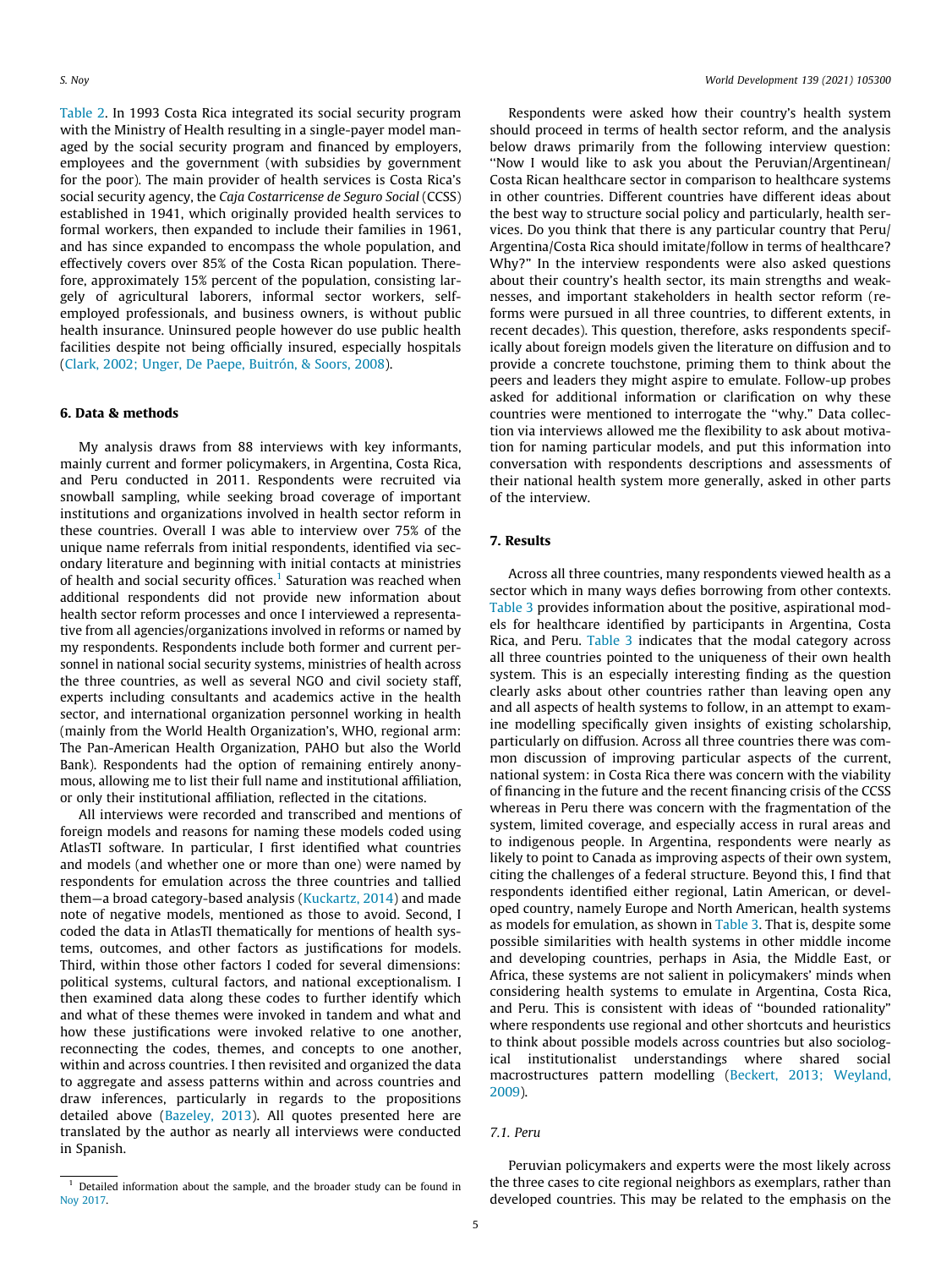### <span id="page-5-0"></span>Table 3

Health Models to Emulate Named by Key Informant Respondents in Argentina, Costa Rica, and Peru.

|                          | Peruvian       | Costa Rican    |                            |
|--------------------------|----------------|----------------|----------------------------|
|                          | respondents    | respondents    | Argentinean<br>respondents |
| Improve certain          | 9              | 16             | 10                         |
| aspects/Own              |                |                |                            |
| country                  |                |                |                            |
| Latin American Countries |                |                |                            |
| <b>Brazil</b>            | 2              | 1              | 5                          |
| Chile                    |                | 1              | 1                          |
| Costa Rica               | 3              |                | 4                          |
| Colombia                 | 1              |                | 1                          |
| Cuba                     | 2              |                |                            |
| Ecuador                  | 1              |                |                            |
| Mexico                   | 1              |                |                            |
| Paraguay                 | 1              |                |                            |
| Uruguay                  |                |                | 3                          |
| Developed Countries      |                |                |                            |
| Canada                   | 1              | 1              | 9                          |
| England                  | 3              | 3              | 6                          |
| France                   | $\overline{2}$ | $\overline{2}$ | 3                          |
| Holland                  |                | 1              |                            |
| Italy                    |                | 1              | 1                          |
| Spain                    |                | 3              | 2                          |
| <b>United States</b>     |                |                | $\overline{2}$             |

Note: There were 102 models mentioned in 88 interviews as respondents were not restricted to naming a single model or approach given the open-ended nature of the question. This table includes positive models to follow as those to avoid were rarely mentioned, but are discussed in text.

particularities of different regions within Peru and the interest in borrowing more closely in order to increase compatibilities and comparability. It may also speak to more modest, or realistic goals, given its status as a firmly middle-income country, and less developed than Costa Rica and Argentina. Peruvian respondents may then have been less likely to ''overreach" in ambition despite the fact that the question did not ask about reachable or manageable ideals, but rather more broadly about emulation of another country/other countries. These responses may then reflect not limited ambition, but rather, limited information about other, nonregional, models and system or other motivations.

Interestingly, given that Peru has the weakest public system and overall health outcomes of the three countries and where we might expect the most consultation with external models given low performance, there was significant hesitation about naming models for emulation. However, for example, one respondent, when asked about models for emulation instead answered with a discussion of the principal problems with the current system stated: ''I think that the main problem that the country has is the inequality in access to services. And that there is inequality at every level, not just in the public sector" ([Velasquez Valdivia,](#page-9-0) [2011\)](#page-9-0). This respondent, like several others across countries, therefore suggested improving aspects of the Peruvian system, rather than looking for external models to emulate.

Peruvian respondents were also the most likely to mention negative examples, those that they would not like to see emulated: while one respondent named Chile as a negative example, one named Costa Rica, and two named Colombia (negative models do not form part of the tally in Table 3, since there were only a handful of mentions across the three countries I discuss them in text rather than summarizing them in a table). This indicates that policymakers position themselves by looking outward for models to emulate, but also, though to a lesser extent, those to be avoided. Substantively, the reasons given for models to avoid ranged from the low status of the Ministry of Health in Costa Rica to the marketization of health in Colombia. One Peruvian respondent says of Costa Rica: ''The social security in Costa Rica is extreme...social security in

Costa Rica is so strong that the Ministry of Health is completely non-existent" [\(Gonzalvez, 2011](#page-9-0)). This speaks to the salience of power dynamics and asymmetries within the health system for model selection though this is of-course a matter of perspective. However, three additional respondents saw Costa Rica as a positive model to emulate citing its universalism, and its efficiency in terms of resource use, and excellent health outcomes. Another respondent notes that Costa Rica's health success needs to be contextualized as part of its abolishment of the military, where those public monies were then funneled into health and social security ([Salinas Rivas, 2011\)](#page-9-0).

While respondents across all countries mentioned the particularities of their historical and institutional settings which would make copying other models problematic (indeed, the modal approach in all three countries was a preference for their system with the need for various kinds of improvements in areas ranging from quality of services to increased access) respondents in Peru were more likely to mention the issues associated with providing care to indigenous communities and the challenges Peru has in implementing an inter-cultural approach. For example, Ecuador was named as a model for cultural sensitivity in the provision of healthcare: "obviously there has to be a model that has crosscutting aspects, but that is implemented differently in each [subnational] region, for example, I must understand that health is a right, but the provision of services must be sensitive to different features so it is really this way. In Lima it's as easy as opening a health center and people go. In more remote areas, more scattered in the selva [jungle], you open a health post and for what? You have to take into account the cultural aspect and in the sierra [mountains] it's the same and in this regard there are very nice initiatives. For example Ecuador, I understand that they have applied in their health services, a very interesting cultural diversity strategy. People come to the [health] establishment and on the one hand you have drug information and nurses, with their health strategies of vaccines, and you also have a [traditional] healer" ([Castro Quiroz,](#page-8-0) [2011\)](#page-8-0).

# 7.2. Argentina

In Argentina, in contrast, the models named by the respondents were centered on the structure of the health and broader political system: that is, the challenges posed by a federal system. Many respondents drew on the Canadian and English models to propose solutions to issues they identified in the Argentinean system. Nearly as many respondents named Canada as a model as pointed to the uniqueness of the Argentinean health system, though others highlighted access and coverage in countries like France and Spain. As one respondent notes: ''the Canadian model, which establishes an agreement between the provinces and the national government in order to define the level of medical attention...Second, the reform in Uruguay is interesting because it has a health system similar to ours" [\(Tobar, 2011](#page-9-0)).

Another respondent mentioned different countries for different aspects of the health system, but again, underscores the utility of the Canadian model due to structural similarities: ''I think that from an institutional perspective, the Canadian model: establishing national insurance, but at the same time, completely decentralized where the states [provinces] play an important role is a potentially interesting model for Argentina, because the states [provinces] have a lot of autonomy over there [in Canada] to do things" [\(Vasallo, 2011](#page-9-0)). Most respondents, even when naming foreign models, qualified the local circumstances which differentiate Argentina from Canada: ''I would love it if we had a system like in Canada, for example but well, Canada is Canada, it has its history, Argentina has its history, you can't say ''I want that system", it's an ideal, it doesn't exist" [\(Interview with a consultant and](#page-9-0)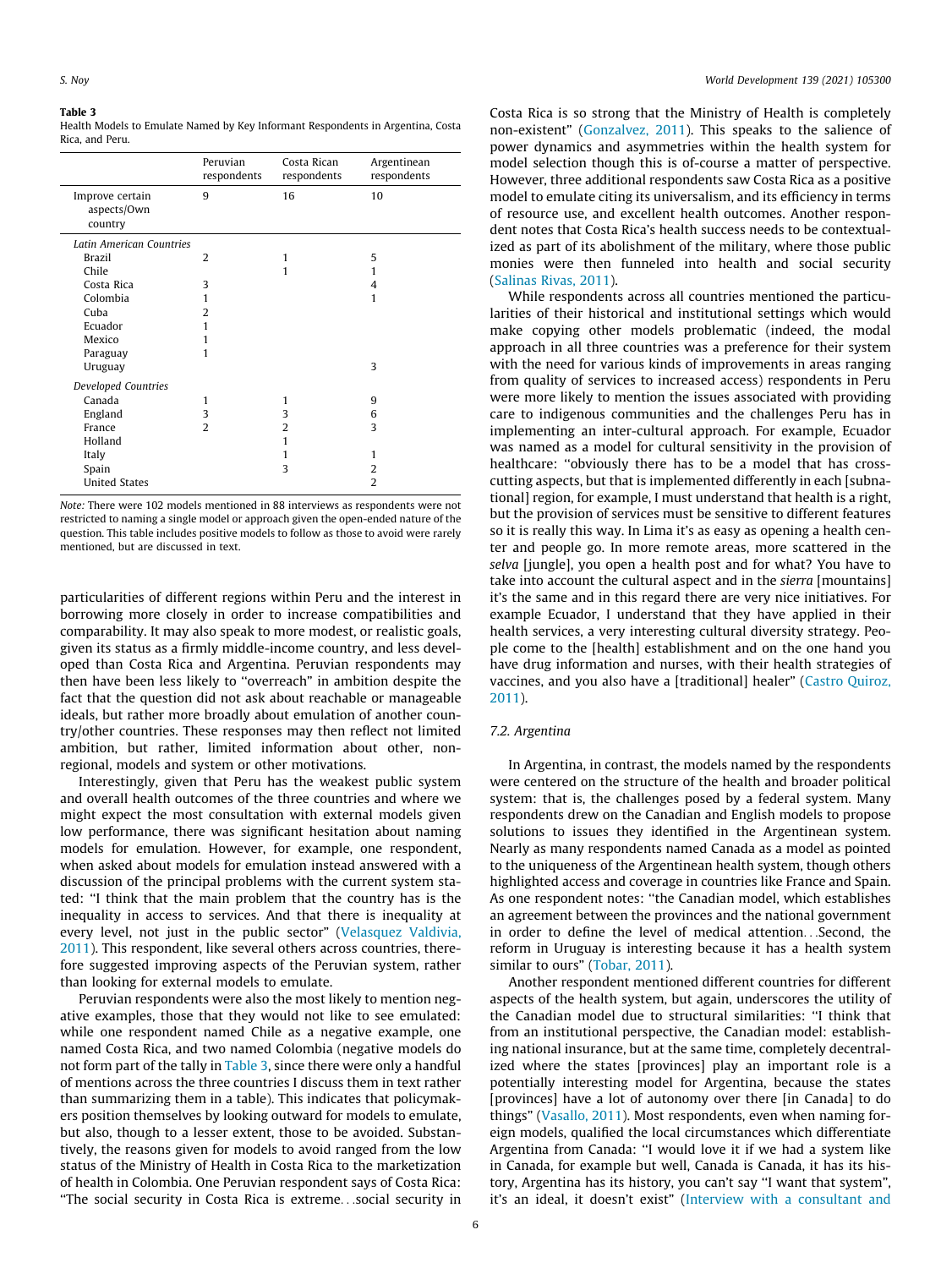[academic, 2011](#page-9-0)). In this way, respondents understood that aspirational models would encounter local realities, including historical idiosyncrasies. Another respondent notes that not only does he think that Argentina should look to Canada, but that it has in the past, rather than treating it as an unattainable ideal: ''Our reforms always looked to Canada, because it's an English system in a federal country, like ours" [\(Cetrangolo, 2011\)](#page-8-0).

Some Argentinean respondents, like those in Peru and Costa Rica, had no specific country model, but rather a characteristic, centering on access and by extension, equity: ''Universal insurance, recognizing health as a citizen's right translates into providing egalitarian, equitable services and under the protocol of international evidence. I firmly believe in equity as a substantial value in a system of medical care, and I think that with the particularities of Argentina it will have to be single-payer financing" [\(Glanc,](#page-9-0) [2011\)](#page-9-0). Another respondent notes that decentralization in health might not be the best option, but that it is financially-driven and forms the political and institutional background against which the health sector operates: ''It's interesting to look at why health services were decentralized in Argentina...It was more a fiscal decision than a sectoral [health] decision" [\(Interview with an](#page-9-0) [Inter-American Development Bank official, 2011](#page-9-0)). Together, these responses speak to the importance of values and universality, as well as attention to the federal structure cited by most respondents in Argentina.

# 7.3. Costa Rica

Costa Rica has the strongest health system of the three countries, and arguably in Latin America, both in terms of coverage and health outcomes. It is known globally as a success story of "health without wealth." Not surprisingly, then, the Costa Rican respondents were more likely than their Argentinean and Peruvian counterparts to name their own health system rather than naming a foreign model, though they did suggest some modifications. Namely, the expansion of scope and more coordination across different health entities and sectors beyond health, such as crime and violence, taking a markedly holistic and integrated approach to health, indicative of a distinctive "culture of comparison"<sup>2</sup> there: ''It is necessary to consider what health is, at the moment when you speak about health there is a part that is directly attending and treating people, but we speak more of health as of a social result. Then, in the end, it seems to me that then that we need to do further work in the system. Because one speaks, for example, about physical exercise, but unfortunately one does not address the topic of violence or of delinquency: how much exercise can you do it there are no places where you can do physical exercise? So, I believe that the problem is that there is no suitable coordination" [\(Carazo Salas,](#page-8-0) [2011](#page-8-0)). In addition, Costa Rican respondents only named two regional neighbors as exemplars, whereas all other model systems were from developed countries highlighting variation in reference groups that respondents in these countries use in thinking about health models.

While some respondents in Peru and Argentina wanted to nationalize healthcare, in Costa Rica there was a concern with maintaining the public status of the health system and more specifically, worries about increased privatization: ''We have to do an analysis, very ours, very national, considering everything what is happening in the world. I am not thinking about following anybody's models anymore, it's become very clear that that is not the correct approach...There are new actors, in the private sector which has taken a lot of force, more belligerency on its [the private sector's] part to offer hospital services principally, ambulatory services, of advanced technology where lots of money is being spent and that is necessary to take into consideration that this generates an enormous pressure on your [public and social security] institutional finances, because they have to buy, acquire the things" ([Salas](#page-9-0) [Chaves, 2011](#page-9-0)). In this way, these new private actors are framed as threatening the public system, and in particular its viability via competition but also increased demands which has financial implications.

An important difference from the two other countries among Costa Rican respondents was that they explicitly named their own model as the ideal model, despite it requiring modifications, including those detailed above who worried about the challenges of coordination and financing as well as the dangers of privatization. This is in contrast to the Argentinean and Peruvian respondents, who specified changes that needed to be made in their own system without invoking another country or another ideal type model, but did not name their own country as an ideal model. For example, one respondent says of Costa Rica's health system: ''No, I believe that we should not deviate from the model. The model itself has no problems" [\(Piza Rocafort, 2011](#page-9-0)). Another respondent also notes the Costa Rican model, in vision if not in practice: ''The Costa Rican [model], universal attention, solidarity based on the style of the Costa Rican social security that has permanent financing, with participation of the beneficiary, the state, and the employers of the insured; but with a vision of integral public health not with the partial vision that the CCSS has of hospital care which is beginning to develop; because many of us have been fighting for this [integral vision]" ([Saenz Jimenez, 2011](#page-9-0)). For some Costa Rican respondents, therefore, the problem is not the model, but implementation that deviates from the model, and the dangers of privatization and a leaner view of healthcare, as compared with the more encompassing, integrated system that had characterized it historically.

Respondents in Costa Rica therefore point to three main attributes that makes the system an ideal model (though its management or execution is sometimes lacking): its universality and uniform access to care, its tripartite funding, and its integral approach to health—where the system conceptualizes health beyond hospitals and other health clinics, also doing work in health promotion and preventative care and considering other social determinants of health. The concern was primarily with maintaining these features in the face of perceived encroachment from reductionist, technocratic, and other pressures. One respondent says: ''What I am going to say may sound bold, but I believe that Costa Rica has a very good health system in terms not only of financing that seems to me to differentiate us from many countries, which is the tripartite financing and also that at this moment there is no distinction in that all the Costa Rican people can have access to all services regardless of the complexity of the issue, that makes us different compared to other countries' health systems" ([Robles Monge, 2011](#page-9-0)).

This is not to say that no one mentioned foreign models, three respondents mentioned the Spanish and French systems each. The features cited that make these systems good models were their universal and public nature [\(Soto, 2011\)](#page-9-0), while another respondent notes that the co-pays in the Spanish system for medications would be useful to emulate given the financial difficulties that the CCSS is having Costa Rica, though this was a minority position ([Jimenez Fonseca, 2011\)](#page-9-0).

# 7.4. Cultures of comparison and salient factors in identifying model countries

Taken together, my analysis suggests that the attributes and legacies of these countries' health systems but also broader political systems affect how and whether they are willing to name foreign models. In Costa Rica, a country with a strong healthcare <sup>2</sup> I thank an anonymous reviewer for this insight.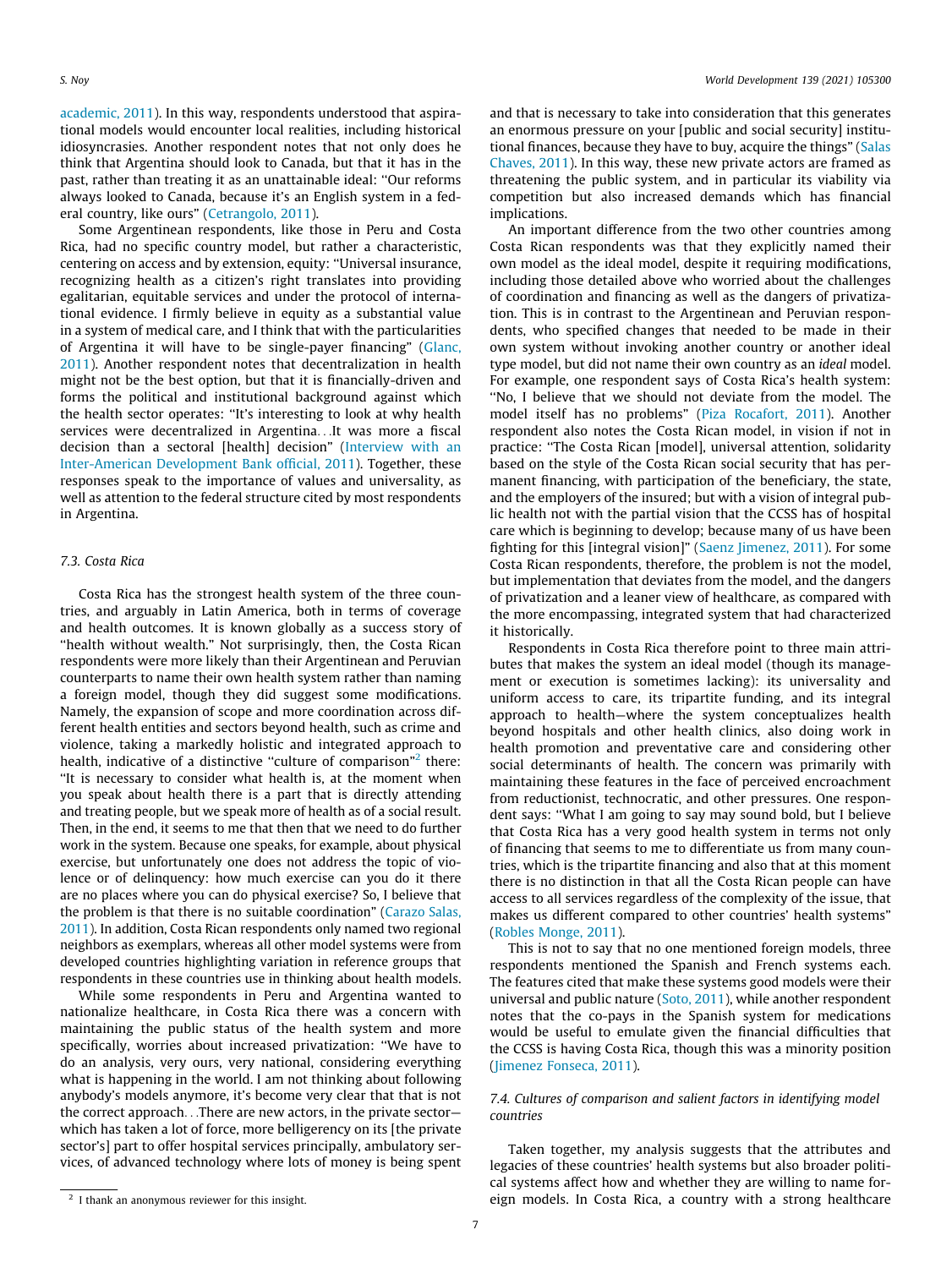system, policymakers are less willing to rely on foreign models, though they do cite desirable reforms and aspects that require improvement: namely issues with the sustainability in the financing of the Costa Rican health sector and concerns about maintaining the inclusionary, universal, and public character of the system in the face of rising costs. In Argentina, the political structure—its status as a federal state—guides many respondents' comparisons. That is, the most salient feature of the system to them, and one that must be considered in order to make valid comparisons, is the federal structure of the state and by extension, health policy. In Peru, on the other hand, policymakers are much more willing to articulate foreign models for emulation, but were most likely to rely on regional and more modest, perhaps realistic, comparators and goals with some, but limited mentions of health outcomes.

Overall, I find support for [Proposition 1](#page-2-0) and some support for [Proposition 2.](#page-2-0) In Peru, the least extensive (in terms of coverage) and organized (in terms of regulation of private entities, communication between the Ministry of Health and social security, also discussed in other parts of the interviews) healthcare system there is the highest likelihood of invoking foreign models (as indicated in [Proposition 1\)](#page-2-0). In Costa Rica, policymakers were most likely to underscore the benefits of the Costa Rican approach to the financing and provision of health, emphasizing the utility of the model, but pointing out some tweaks and issues in implementation and fears for the future. Similarly, Argentinean policymakers pointed to the unique, federal structure of their political system, and to the particularity and power of the Obras Sociales in the national healthcare system while those in Costa Rica pointed to the CCSS as the bedrock of its successful model (as indicated in [Proposition](#page-2-0) [2](#page-2-0)). Respondents in all three countries drew on features beyond health outcomes including broader political-economic features in identifying models and bases for those models. This provides important information that counters a single-minded focus on outcomes in health, and underscores existing understandings of health as a particularly complex and perhaps unique policy context and sector.

My analysis yields mixed support for [Proposition 3.](#page-2-0) While Costa Rican policymakers described the benefits of their solidary, universal system there was also discussion about the utility of introducing competition and sub-contracting in the face of budgetary concerns. The Argentinean case is an interesting in-between case when considering its financing: the Obras Sociales are neither fully private nor are they fully public though the public system is available to all. Interestingly, discussions of public and private systems among respondents focused not on outcomes, but rather on undergirding values. Overall, the type of system (private/public) was a salient component but not the most commonly invoked one, and while Costa Rican decision makers were least likely to mention foreign models at all when they did invoke foreign models they highlighted solidarity and universalism.

My analysis indicates that policymakers and experts focus on the structure and strengths of national health systems when looking at models, but arguing that the focus is on health systems alone is incomplete. Further, there is some evidence of different cultures of comparison: related to the centrality of the health system to national identity where a health system that is a point of national pride makes it less open to comparisons (in Costa Rica) but also to broader political institutions which form the basis of many model countries named (in Argentina) and the centrality of cultural variation and distinctiveness within countries as an axis to consider (in Peru). In Peru models were more likely to be Latin American, suggesting an important, more regionally focused culture of comparison. Importantly, the different bases for identifying desirable models are marginalized in existing dominant accounts of diffusion which have focused on outcomes across sectors, including health, and the importance of epistemic communities and top-

down powerful international actors in propelling particular models.

The data and results also move beyond the propositions, which were formulated based on existing evidence. In particular, there were few a priori theoretical expectations about what features policymakers may highlight in naming models for their health systems beyond the focus on public versus private systems, salient in the health policy literature, and a reliance on neighboring (familiar) countries consistent with ''bounded rationality." The empirical evidence allows us to extend our understanding both of when and why key informants name models for their national health system. In particular, I find that negative models were invoked more strongly in Peru, where the health system is actively being reshaped and expanded. The empirical evidence also allows me to examine why policymakers name foreign models: that is, what features are salient in comparison. While discussions of private versus public systems are certainly prevalent, I also find that foreign models are invoked based on political structure (e.g. federalism), and local conditions such as indigenous populations.

# 8. Conclusion

Studies of development policy suggest that countries' models and strategies are often borrowed and diffused across borders, sometimes pushed by international agencies, in other instances emulated abroad because of proven success. However, there is limited empirical examination of how policymakers and experts think about foreign models. This study examines how respondents conceptualize ideal types for their countries' health system across three Latin American countries. In my analysis, I discuss which features are salient to decision makers and how we can account for differences across these countries.

Several interesting themes emerge of particular importance to the study of model-borrowing and health reform and which advance our understanding of development and social policy. First, much of the current policy and academic discussions surrounding health sector reform center around outcomes (that is, ranking systems in terms of morbidity and mortality) and financing (overall spending, as well as public versus private). Interestingly, my analysis reveals that policymakers in Argentina, Costa Rica, and Peru are less likely to point to health indicators (e.g. life expectancy) explicitly, though overall the countries they name as models are those with better population-level health outcomes (and two point to the U.S. as a negative model because of high spending, comparatively poor outcomes in terms of Western nations, and inequality). Most interestingly, it is in Costa Rica, where health outcomes are the best that respondents are most likely to point these out, most often when citing their own system.

That is, though Peru and Argentina perform below Costa Rica on the conventional health measures such as infant mortality and life expectancy (as seen in [Table 2\)](#page-3-0) respondents in these countries are also less likely to point to outcomes as a motivation for choosing their model countries. This finding has important theoretical implications for how social scientists can think about model-borrowing and policy change. That is, we often assume that (rational) decision-makers are driven by the perceived payoff of their decisions, but in thinking about national sector-wide reforms, the broader system—it's financing and its structure—appears to be more salient to policymakers than looking at countries with favorable outcomes and working backwards to the organization of the health sector.

Second, there is important variation across the three countries but respondents in each limit their models to regional neighbors and developed countries. That is, consistent with understandings of bounded rationality and heuristics, there are no mentions of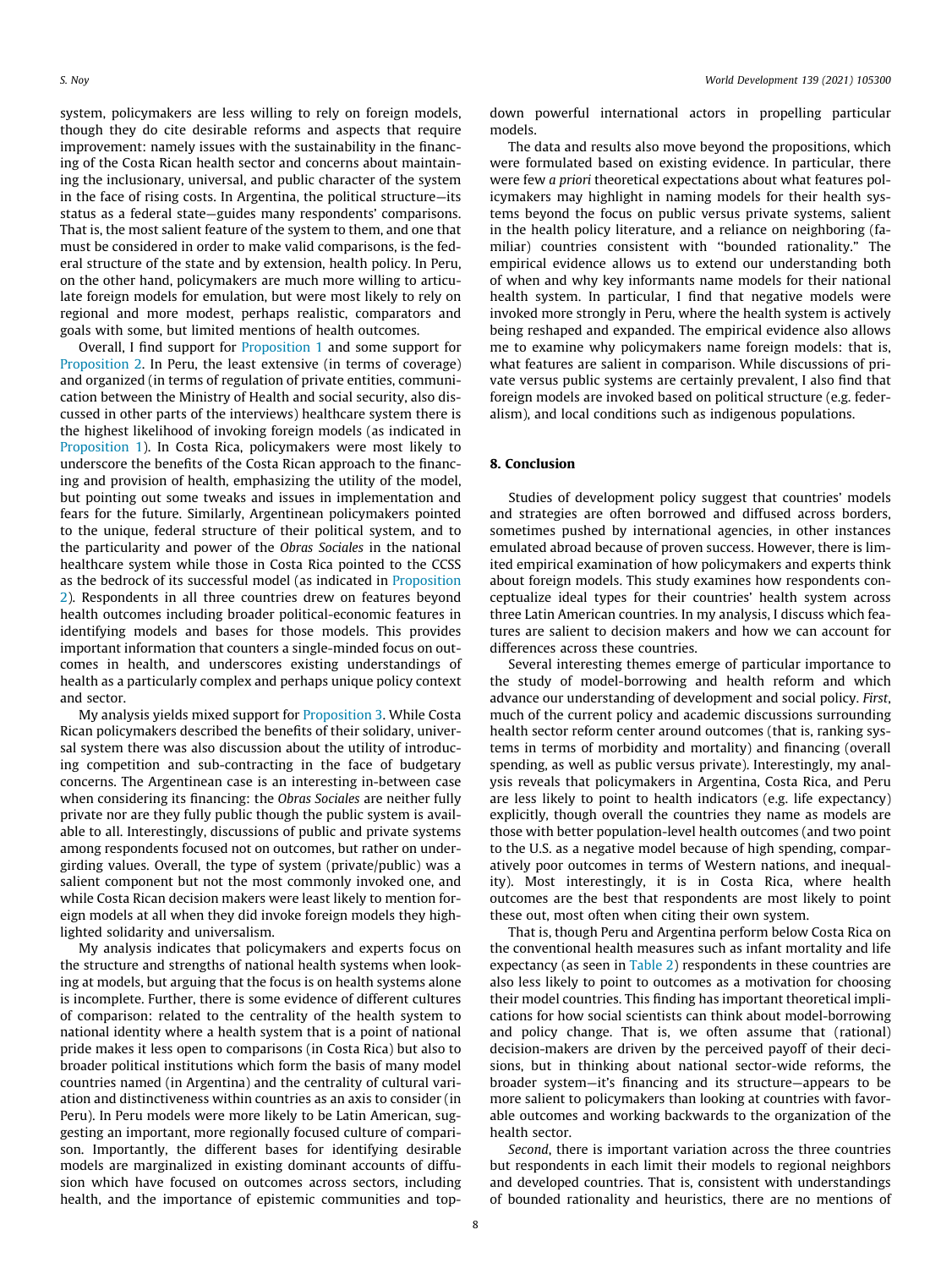<span id="page-8-0"></span>Asian, African, or Middle-Eastern countries despite possible similarities and important lessons to learn from these peers. This suggests a limited ''universe of the possible" in terms of policymakers and experts' familiarity with and/or impressions of foreign health systems and models, drawing on more familiar and local, or alternatively, developed health systems in the context of often strong welfare states. This suggests important features of cultures of comparison that vary by countries but may also have shared features in terms of where experts looks to models.

Third, while the health system is distinct than other sectors in several important ways policymakers in Argentina, Costa Rica, and Peru conceptualize its challenges and draw on models for reform from countries that share broader political-economic and structural characteristics and challenges, or in the case of Costa Rica focused on national values. In Argentina then the most often cited attribute for selecting a model was the federal political and financial structure, where Canada was most often identified as a model to follow. In Peru on the other hand, several respondents pointed to countries that were facing similar challenges in extending health services, and pointed to the importance of accounting for geographic differences across regions and Peru's indigenous communities. Finally, when Costa Rican respondents cited foreign models (though they were less likely to do so than Peruvian or Argentinean respondents) they repeatedly referred to the importance of the values underpinning their system: of solidarity and of the public nature of the system. That is, in Costa Rica the CCSS is part of the national identity of the country—it is a core part of what it means to be Costa Rican. This emphasis on the identity underpinning the structure, rather than simply on the structure of the system, financing, etc. is uniquely Costa Rican and was not discussed by respondents in the two other countries. Therefore, I find that variation in the motivations driving what experts perceive as legitimate and informative foreign models vary across the three countries, and highlight the differences both in the health systems themselves, but also the importance of the broader political system (Argentina), geographic and cultural make up (Peru), and national values (Costa Rica).

# 9. Discussion

This article expands our understanding of how policymakers and experts think about foreign models and ideal types, filling a gap in the literature that has focused on mapping diffusion within and across regions. In some domains, there are clear exemplars that emerge in the literature, for example, Sweden has been seen as an ideal type for social and welfare spending [\(Freeman, Topel,](#page-9-0) [& Swedenborg, 2008\)](#page-9-0) while Finland has been hailed as a model for emulation in education [\(Takayama, 2010\)](#page-9-0).

Health, on the other hand, has defied a neat exemplar and attempts to rank health systems have been seemingly met with more opposition than usual ([Jamison & Sandbu, 2001; Noy &](#page-9-0) [Sprague-Jones, 2016](#page-9-0)). The literature recognizes that especially in health, there is no ''one size fits all" and that countries with private and public systems and those in between have each been successful in promoting efficiency and equity in health. While the cases discussed in this article are not argued to be representative of other countries, they are instructive. For example, we may expect policymakers and experts in middle income countries with historically low to middle state autonomy and capacity in health to engage in model naming logics akin to those discussed in Peru, though perhaps especially those with high ethnic including indigenous diversity.

The issues that policymakers and experts raise when they do invoke policy models, and how and why they mobilize positive versus negative comparisons as well as what axes of similarity they

look to in terms of identifying potentially useful models, including proximity, may track to other cases. In particular, while the health literature has focused on health outcomes and disparities as indicators of system performance, my data suggests that policymakers and other key actors look to political and cultural factors even more often—situating the health system and possible models in their broader national context. Future studies should examine whether and how these findings apply to health models in other global South countries, and across other sectors.

As such, understanding the models that experts and decision makers look to as well as which features they prioritize provides important information about the ideational background of policy process and change. It is these traits and attributes that policymakers may seek to work towards in their own national policies and priorities. Information about model countries in health—and what makes them model countries—provide insight about how decision makers anchor their understandings in the policy space, variation in models, and the ways in which experts situate and justify their understandings of health models to emulate regionally and globally.

### CRediT authorship contribution statement

Shiri Noy: conceptualized the research, collected and analyzed the data, and wrote the manuscript.

### Declaration of Competing Interest

The author declares that she has no known competing financial interests or personal relationships that could have appeared to influence the work reported in this paper.

# Acknowledgement

I thank Joe Harris, Patricia McManus, and Tasleem Padamsee and for helpful conversations about and suggestions for this paper. I gratefully acknowledge funding for data collection from National Science Foundation grant SES-1029564.

# References

- [Alcalde-Rabanal, J. E., Lazo-González, O., & Nigenda, G. \(2011\). Sistema de salud de](http://refhub.elsevier.com/S0305-750X(20)30427-7/h0005) Perú. [Salud Pública de México, 53](http://refhub.elsevier.com/S0305-750X(20)30427-7/h0005), s243–s254.
- Baldwin, E., Carley, S., & Nicholson-Crotty, S. (2019). Why do countries emulate each others' policies? A global study of renewable energy policy diffusion. World Development, 120, 29–45. <https://doi.org/10.1016/j.worlddev.2019.03.012>. Bazeley, P. (2013). Qualitative data analysis[. Practical strategies. Sage.](http://refhub.elsevier.com/S0305-750X(20)30427-7/h0015)
- 
- Beckert, J. (2013). Imagined futures: Fictional expectations in the economy. Theory and Society, 42(3), 219–240. <https://doi.org/10.1007/s11186-013-9191-2>. Béland, D. (2009). Ideas, institutions, and policy change. Journal of European Public
- Policy, 16(5), 701–718. <https://doi.org/10.1080/13501760902983382>.
- Béland, D. (2016). Ideas and institutions in social policy research. Social Policy & Administration, 50(6), 734–750. [https://doi.org/10.1111/spol.12258.](https://doi.org/10.1111/spol.12258)
- Béland, D., & Orenstein, M. A. (2013). International organizations as policy actors: An ideational approach. Global Social Policy, 13(2), 125-143. [https://doi.org/](https://doi.org/10.1177/1468018113484608) [10.1177/1468018113484608](https://doi.org/10.1177/1468018113484608).
- [Belló, M., & Becerril-Montekio, V. M. \(2011\). Sistema de salud de Argentina.](http://refhub.elsevier.com/S0305-750X(20)30427-7/h0040) Salud [Pública de México, 53](http://refhub.elsevier.com/S0305-750X(20)30427-7/h0040), s96–s109.
- Belmartino, S. (2000). The context and process of health care reform in Argentina. In Reshaping Health Care in Latin America. A Comparative Analysis of Health Care Reform in Argentina, Brazil and Mexico. Ottawa: International Development Research Centre (pp. 27–46).
- Blyth, M. (2002). [Great transformations: Economic ideas and institutional change in the](http://refhub.elsevier.com/S0305-750X(20)30427-7/h0050) twentieth century[. Cambridge University Press.](http://refhub.elsevier.com/S0305-750X(20)30427-7/h0050)
- Brooks, S. M. (2005). Interdependent and domestic foundations of policy change: The diffusion of pension privatization around the world. International Studies Quarterly, 49(2), 273–294. <https://doi.org/10.1111/j.0020-8833.2005.00345.x>. Carazo Salas, J. A. (2011). Interview. August 26, 2011. San Pedro, Costa Rica.
- Carpenter, D. (2012). Is health politics different? Annual Review of Political Science, 15(1), 287–311. <https://doi.org/10.1146/annurev-polisci-050409-113009>.
- Castro Quiroz, J. A. (2011). Interview. May 11, 2011. Lima, Peru.
- Cetrangolo, O. (2011). Interview. June 21, 2011. Buenos Aires, Argentina.